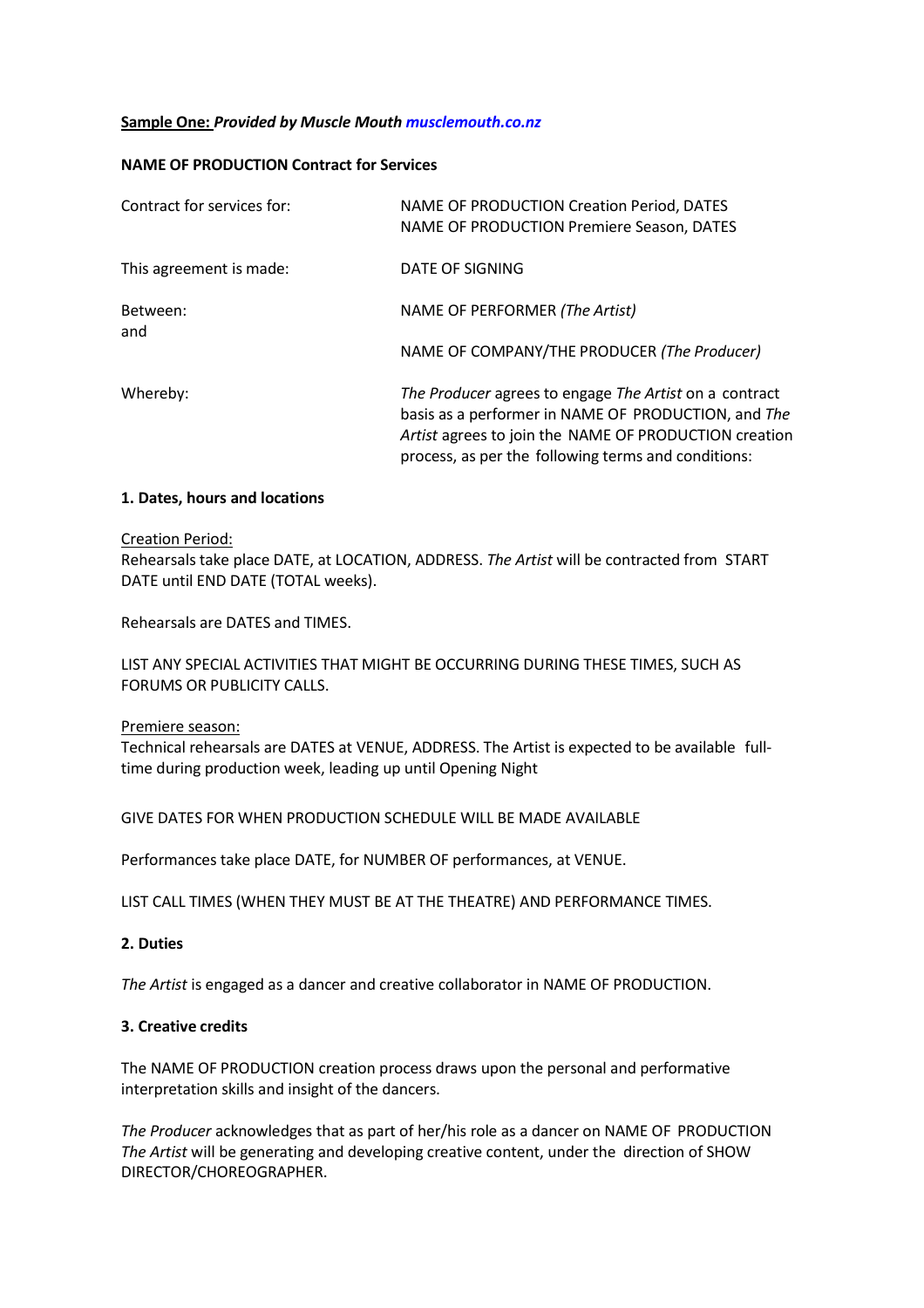The choreographic credit for NAME OF PRODUCTION will therefore be: CHOREOGRAPHIC CREDIT

# **4. Remuneration**

The fee for the Creation and Premiere Season periods is at a rate of NZD\$X per week, taxed at 20% (Withholding Tax). As an independent contractor *The Artist* is responsible for her/his own ACC levies.

*The Artist* will therefore receive: Creation Period: X weeks x \$X per week: \$X in total Premiere Season: X weeks x \$X per week: \$X in total.

Payments will be made on a weekly basis, upon receipt of a Tax Invoice, made out to *The Producer*, and GST paid where applicable.

Per diems:

*The Artist* will receive the following per diems:

### Per diems for Creation Period:

Payment of \$X per day X days will be paid in cash on DATE. *The Artist's* total per diem therefore is: \$X.

Per diems for Premiere Season:

Payment of \$X per day X days will be paid in cash on DATE. *The Artist's* total per diem therefore is: \$X.

# **5. Travel and Accommodation**

Travel:

*The Producer* will provide an economy airfare CITY-CITY return, or pay for the equivalent in other travel (e.g. petrol reimbursements).

## TRAVEL DATES

## Accommodation:

*The Producer* will provide X apartment for *The Artist*, close to the performance venue, from DATES (NUMBER OF NIGHTS).

## **6. Documentation and its use**

The NAME OF PRODUCTION creation process will be documented using photography and video. *The Producer* asks that *The Artist* consents for their image to be used to promote NAME OF PRODUCTION in both photographic and video form.

Consent is general, not on a photo-by-photo basis. However, *The Producer* will endeavour to make sure that *The Artist* has an opportunity to view the documentation before the end of the rehearsal period (DATE).

The intended use of the documentation is as follows:

- o Promotional photography for NAME OF PRODUCTION marketing materials, including NAME OF PRODUCTION print materials (poster, flier, programme) and online marketing, including *The Producer's* website, Facebook page and other social media sites
- o Photographic and short video promotions (approximately 1min each) that will be posted